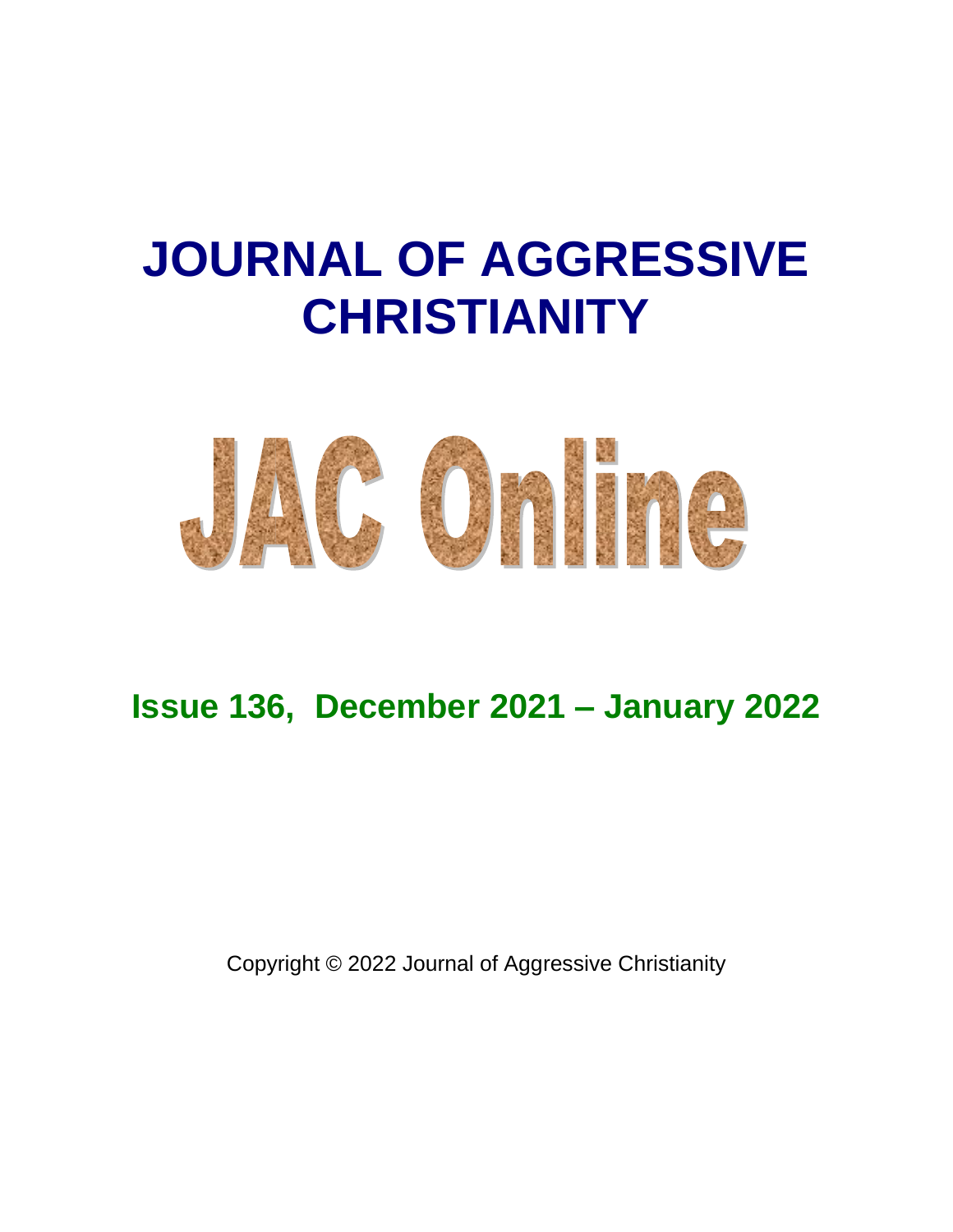# **In This Issue JOURNAL OF AGGRESSIVE CHRISTIANITY**

*Evangelist Pitch Issue* Issue 136, December 2021 – January 2022

> **Editorial Introduction** *page 3* **Major Stephen Court**

> > **21 > 31** *page 5* **Captain Kim Haworth**

**Jesus, The Good Shepherd** *page 6* **Captain Nana Fatouma Togo**

> **In-Between Times** *page 8* **Major Charles Roberts**

> > **My Story** *page 10* **Captain Manikya Mera**

**A Friend You Have** *page 11* **Abisola Onatoye**

**Experiencing Salvation** *page 12* **Captain Kevin Elsasser**

**Just One Look - For The Unconvinced** *page 13* **Kathy Allan**

> **Salvation For You Today** *page 14* **Lieutenant Tabitha Swires**

> > **Recruiting** *page 15* **Major Stephen Court**

**The Most Important Thing In My Life** *page 16* **Major Andrew Bale**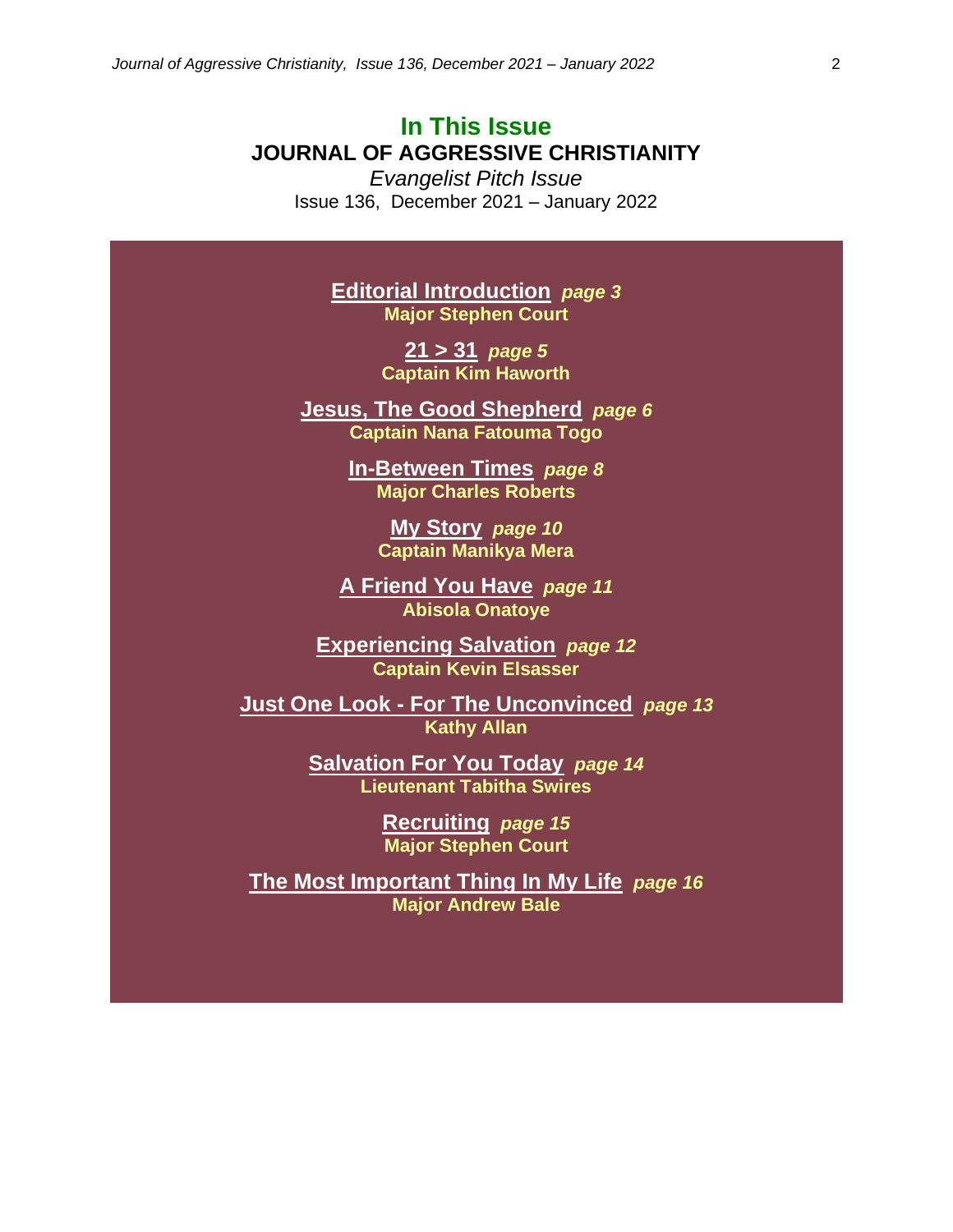#### **Editorial Introduction**

#### by Major Stephen Court, editor

Greetings in Jesus' name. Mercy and peace to you from God our Father. Welcome to JAC136 - the 136th edition of Journal of Aggressive Christianity.

This is the Evangelist Pitch Issue. We received short evangelistic briefs from Salvationists around the world, plus an exhortation. We're not naive. We don't expect that heaps of people who don't follow Jesus also read the pages of JAC faithfully.

That's where you come in. Because the contributors come from different places in life and in geography, there are different evangelistic approaches represented. Read them all. Pray over them. And then participate!

Share them with your friends with whom each of them might most effectively connect. Share them strategically. And share them widely. And let's see how God wants to use 400 words from each contributor for His eternal glory, shall we?

Captain Kim Haworth, Tasmania, kicks things off with a bit of spiritual math, 21>31.

Captain Nana Fatouma Togo, Mali, explains how Jesus, The Good Shepherd, wants to bring you home.

Major Charles Roberts, New York State, revels in the In-Between Times.

Captain Manikya Mera, Victoria Australia, tells My Story.

Abisola Onatoye, a soldier in Toronto, wants to introduce you to A Friend You Have.

Captain Kevin Elsasser, on Vancouver Island, tells us how we can be Experiencing Salvation.

Kathy Allan, a soldier in southwestern Ontario, suggests Just One Look - For The Unconvinced.

Lieutenant Tabitha Swires, in upstate New York, offers Salvation For You Today.

Your friendly editor is Recruiting.

And we'll end with the exhortation, from Major Andrew Bale, The Most Important Thing In My Life, as a bit of reminder and correction for Christian readers.

Thanks to the contributors. But the supernatural success of JAC136 is 'on' Holy Spirit and us. Let's be partnering with Holy Spirit to share each evangelistic pitch with the people who might respond most favourably to it. And send each article along with prayer, aiming to see many people begin friendship with Jesus through it.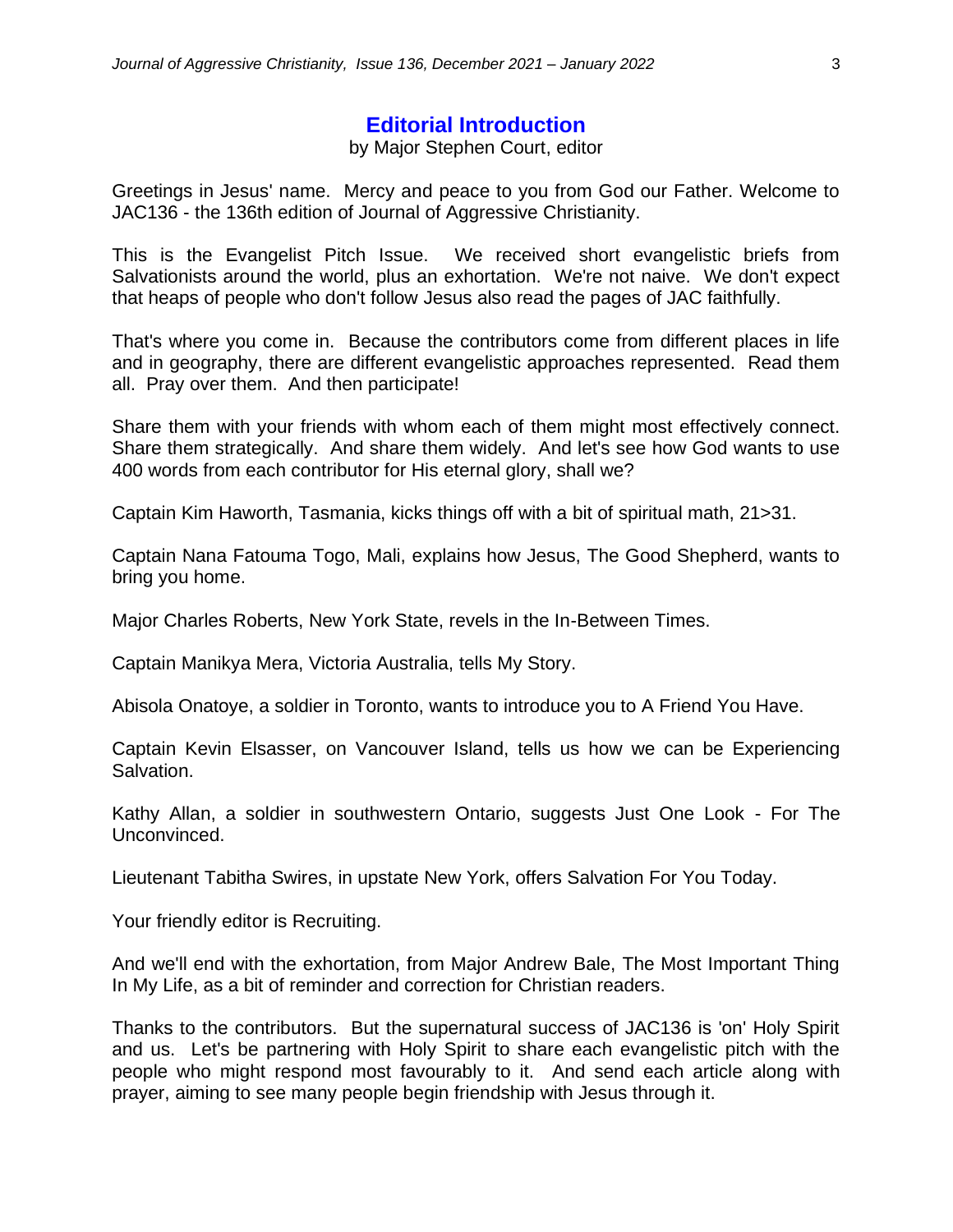Godspeed.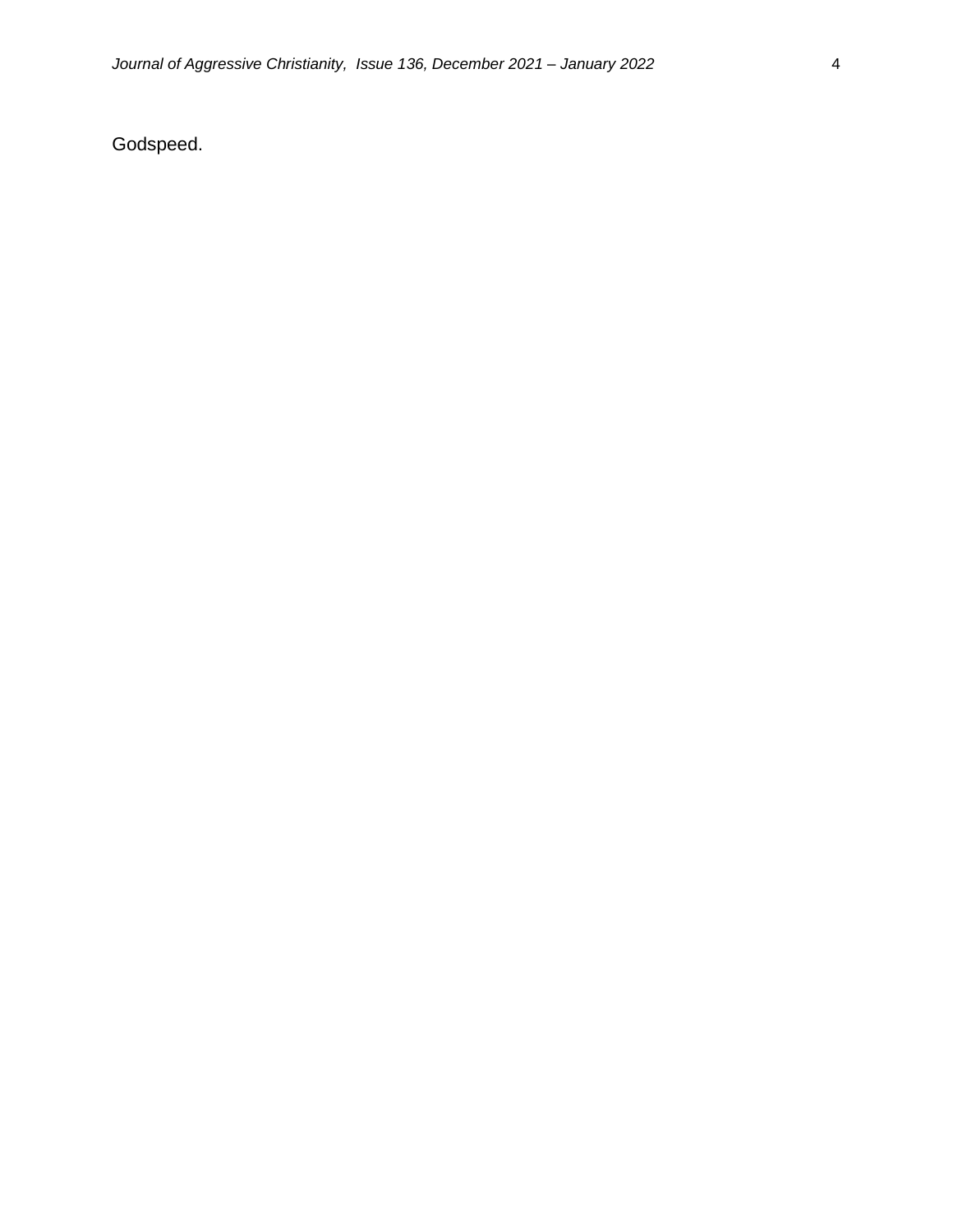#### **21 > 31**

#### Captain Kim Haworth

If you were to ask me what the difference is between the first 31 years of my life and the last 21 years, I'd tell you, unreservedly, everything! Everything is different. Not that the first 31 years, were bad – they weren't. I've been really blessed in my life. I'm grateful as I've always known the love and safety of a good family, plenty of food in my belly and wonderful experiences. But I never knew what I was missing, until I met Jesus.

At 31 that changed. I experienced the living God in an encounter that changed everything and opened my eyes to what being truly alive really feels like. From that experience, I made a decision to trust in Jesus Christ and the leading of the Holy Spirit!

It's a decision I renew and live by every day. Until that point, I didn't know that wholeness and true freedom were found in relationship with God, but once I knew, it changed everything for me. The years since have been a wild ride – years of living by faith and being fully alive in Jesus. Following Jesus has taken me to places and given me experiences I never expected. These have fulfilled me ways I never knew was possible. There's still been hard times for sure, but navigating those times with God has made all the difference.

I've tried life with God, and I've tried life without God. There is really no comparison. Life with God is so much better - it has changed the reason why I get out of bed in the morning, how I live and what I do. Life with God has changed how I love, who I love and how I see everything and everyone around me!

The truth is, we were created to live in relationship with God. Jesus makes that possible! God says, "If you seek me, you will find me, if you seek for me with all your heart" (Jeremiah 29:13). The more I seek God, the more I see Him. The more I press into God, the more truly alive I feel and the more whole I become. It begins with a decision to put your trust in the Lord Jesus – one step of faith, that will change everything! Do it! And really commit to seeking and knowing God.

You'll never regret it. You'll discover the relationship you were created to have and the life you were meant to live. A life and relationship that defines all others - one that lasts for eternity!

Bless you heaps!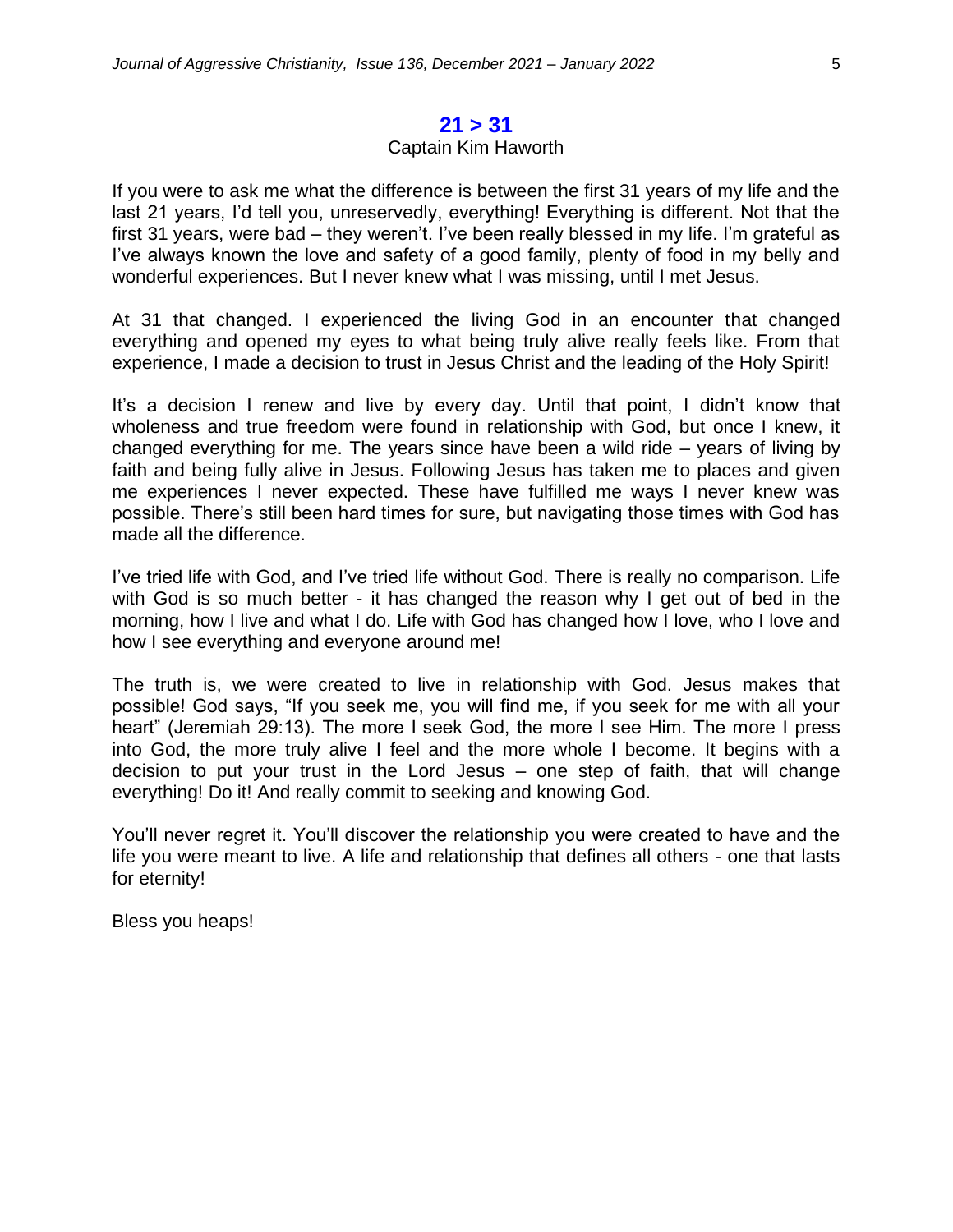# **Jesus, The Good Shepherd**

Captain Nana Fatouma Togo

There's a shepherd with a hundred sheep.

One of them wanders away from the flock. The shepherd leaves the others, searches for the lost one until he finds it, and carries it back to the fold on his shoulders, calling his friends and neighbours to rejoice with him over the return of the lost sheep (this parable is from Luke 15:1-7).

Someone may wonder why the sheep got lost, but the text does not tell us anything about it.

There are at least two ways of understanding the loss of this sheep:

1. The first is that the group abandoned the sheep and went on their way without realizing that they were leaving a sheep behind; perhaps the sheep is a bit stubborn. Perhaps the shepherd was preoccupied with worries and did not see that the sheep was gradually moving away from the group.

2. The second way of understanding is that it would be a voluntary act on sheep's part. Perhaps she considers that life will be better further away, that grass will be greener elsewhere. We don't know, but one thing was sure, she was no longer under care of the shepherd, not being conscious of the exposure to dangers (like a child playing on the railway).

The lost sheep portrays the image of a sinner, a lost soul saved by grace.

For many reasons someone may decide to wander far away from God. Sometimes it appears like self-driven life is more enjoyable. But outside of God there is no hope; just darkness, deception, and death.

#### **Jesus, The Good Shepherd.**

Whatever the reason for the loss of the sheep, the text underlines the responsibility of the shepherd to go and look for the sheep until it is found. There is not only an obligation of means; there is a vocation of result. And, to do this, one must not hesitate to leave the 99 others to search for the lost sheep.

Shepherds takes care of their sheep. The sheep recognize their shepherd's voice and follow him. A shepherd does not lead his flock from the back. He walks ahead to show them where to go. He leads them to green pastures where there is good grass to eat. He makes them drink. In the evening, he brings them back to the sheepfold, which is a walled or fenced area or cave where the sheep are protected from wild animals and thieves. Why? Because each sheep is of high value.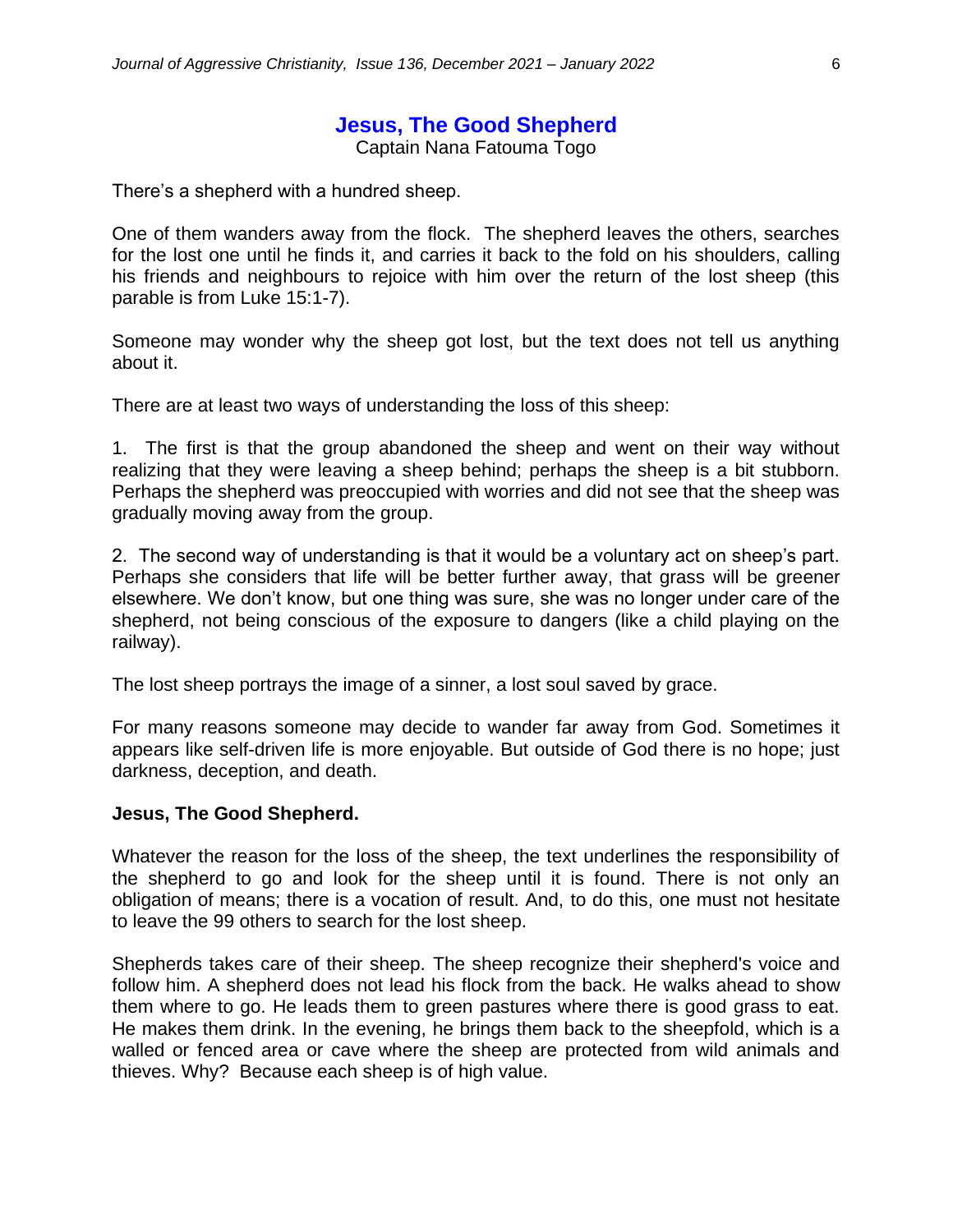In the same way God's love for sinners is so great, He searches diligently for the lost. In John3:16, the Bible says, "God so loved the world that He gave His only Son that whoever believes in Him shall not perish but have eternal life." Jesus paid the price by giving His life as a ransom. This is the reason He is depicted as the good shepherd who lays down His life for His sheep.

There is often a great temptation to think that we can get out of trouble on our own, without God's help. The truth is that in order to get out of a bad situation, to get out of a depression, to regain a taste for life, to find meaning in life… only Christ it can happen. It is Him alone who can get you out of your solitude, out of your confinement. There is no salvation in any other name than the name of Jesus. To stop getting lost and come back to God, you need Him. If you rely on Him, you will no longer wander but will be under His eternal protection.

#### **The Joy Of Finding The Lost.**

When the sheep has been found, the shepherd himself carries it joyfully on his shoulders to the house, where it will be cared for.

Who could think that he came to the Lord by himself? On the contrary, it is the good shepherd who has come to meet us, to seek us out, to find us, to bring us to himself, and finally to bring us into the father's house: at the cost of His own life in supreme love for those whom He calls His friends. Thus, He is able to save completely those who draw near to God through HIM.

The joy of the shepherd who has found his sheep is shared with friends and neighbors at home. The joy here is that of the redeemer, shared later with all the redeemed.

Are you feeling far away from God? Don' t lose hope. Today the Good Shepherd, Jesus Himself, has found you (after all, you are reading this!), and wants to bring you home. Will you allow the Saviour Jesus to bring you back?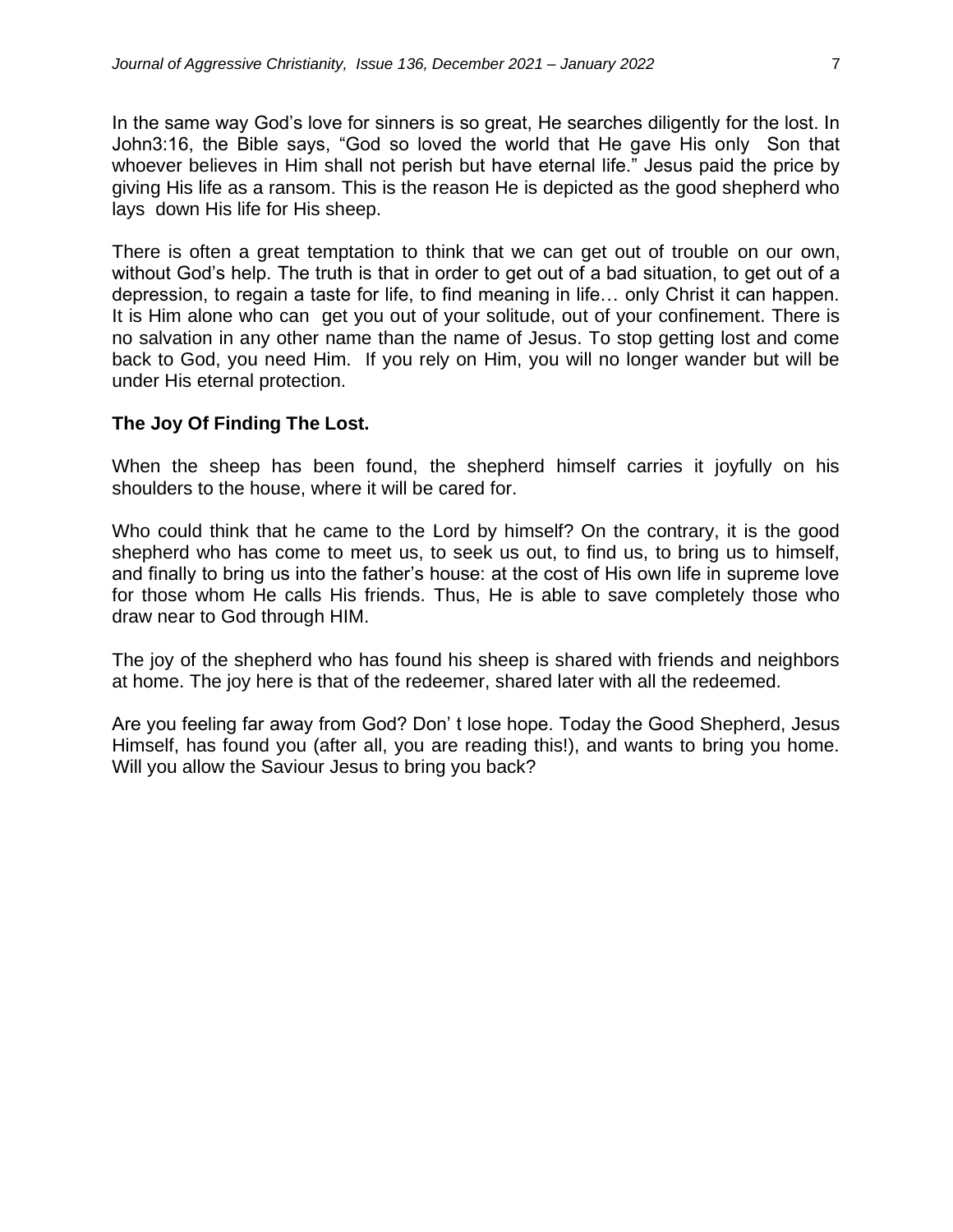#### **In-Between Times** Major Charles Roberts

I love these "in-between" times, times between seasons: the weather is unpredictable; yet in your very being you sense that is a change is coming. For example, you may want to cling to the vestiges of summer by wearing shorts as often as possible, and resisting the hanging-up of sweaters in your closets... ...yet, at some point, you will succumb.



"He has made everything beautiful and appropriate in its time. He has also planted eternity [a sense of divine purpose] in the human heart [a mysterious longing which nothing under the sun can satisfy, except God]—yet man cannot find out (comprehend, grasp) what God has done (His overall plan) from the beginning to the end." Solomon, in Ecclesiastes 3:11

There's something happening here / What it is not exactly clear - Change is the only constant, and yet we cling to sameness. We know with each season, there is the potential for a corresponding spiritual sea change, and really - it can be ecstatic! And filled with fears, too, I bet. In these times in-between seasons, there is a liminality, a fine line between growth and shrinking back, a unique unction to become more vulnerable, more alive. These are the times we can grow closer in community, or grow deeper in solitude.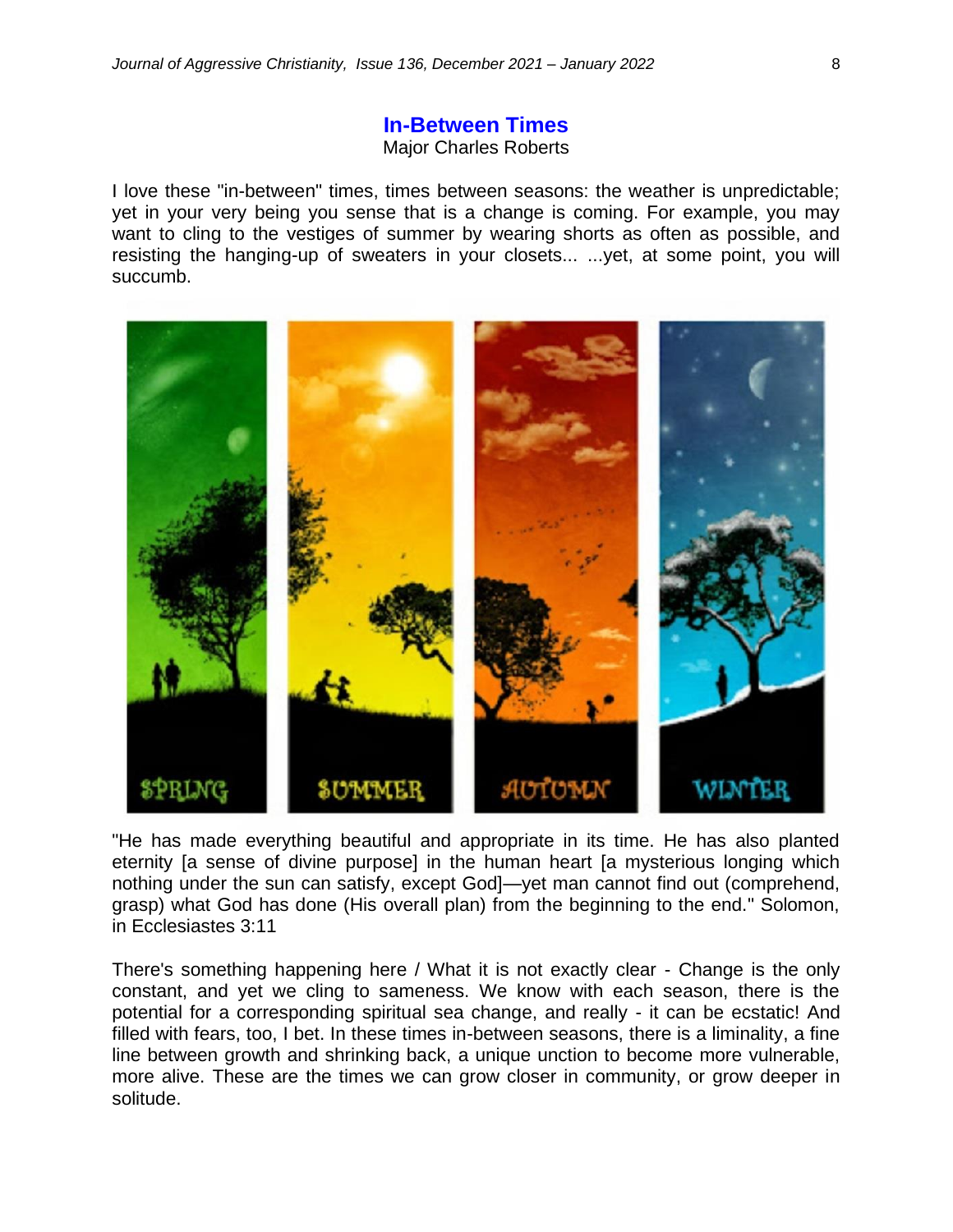Fall brings a new PTA, kids' sports, new teachers to meet, new professors to have coffee with! It is a time one can expand one's horizons - or one can prep for winter and hunker down in bulky sweaters, and drink some concoction of pumpkin spice something or other, and get close to some old friends in print. Whether you thrust yourself into Fall, or prep for the Winter quiet time, God is working. He is always working for your highest and best good. Looking at the coming leaf changes, I see a burst of orange amidst the great greenery, and although the leaves fall off and die, they flame out in glory before they become food for the next crop of young oaks or spruces.

"Forget the former things; do not dwell on the past, See I am doing a new thing! Now it springs up; do you not perceive it?" Isaiah 41:18-19

While there is not much obvious "springing up" coming into Autumn, there is a great work going on. In your own life, do you not perceive it? God is preparing your heart for the season to come. Whether that season brings great joys or heartbreaks, God is there, preparing the Way.

Whether you an active person, preparing for hikes and bicycle excursions, or if you are getting your book-pile ready by the fireplace, God is speaking to you. Do you not perceive it? There are also seasons of the soul. We are born into Spring, when life is new. During our childhood and adolescent years, we thrive in the joys of Summer. When we learn to negotiate the worlds of work, higher education, career and family, we shed the follies of childhood, just as the Fall leaves flutter earthworm. Winter is the longest human season, when we deal with frailty and the frustrations of middle to old age. Just like walking through a blizzard, we traverse the treacherous landscapes of illness and loss.

The Teacher, Solomon, reminds us: "To everything there is a season, and a time for every purpose under heaven." But life under heaven is not all there is. There is access to another life, eternal life, life without limits, life with God. And God will guide you through every season. Jesus says, "I will never leave you nor forsake you."

Faith in Jesus is the portal to this new life, a life that shines in every season, not dependent on anything under heaven, because Jesus is the Way to heaven. Go get that life, it's a prayer away. Everybody ought to follow Jesus.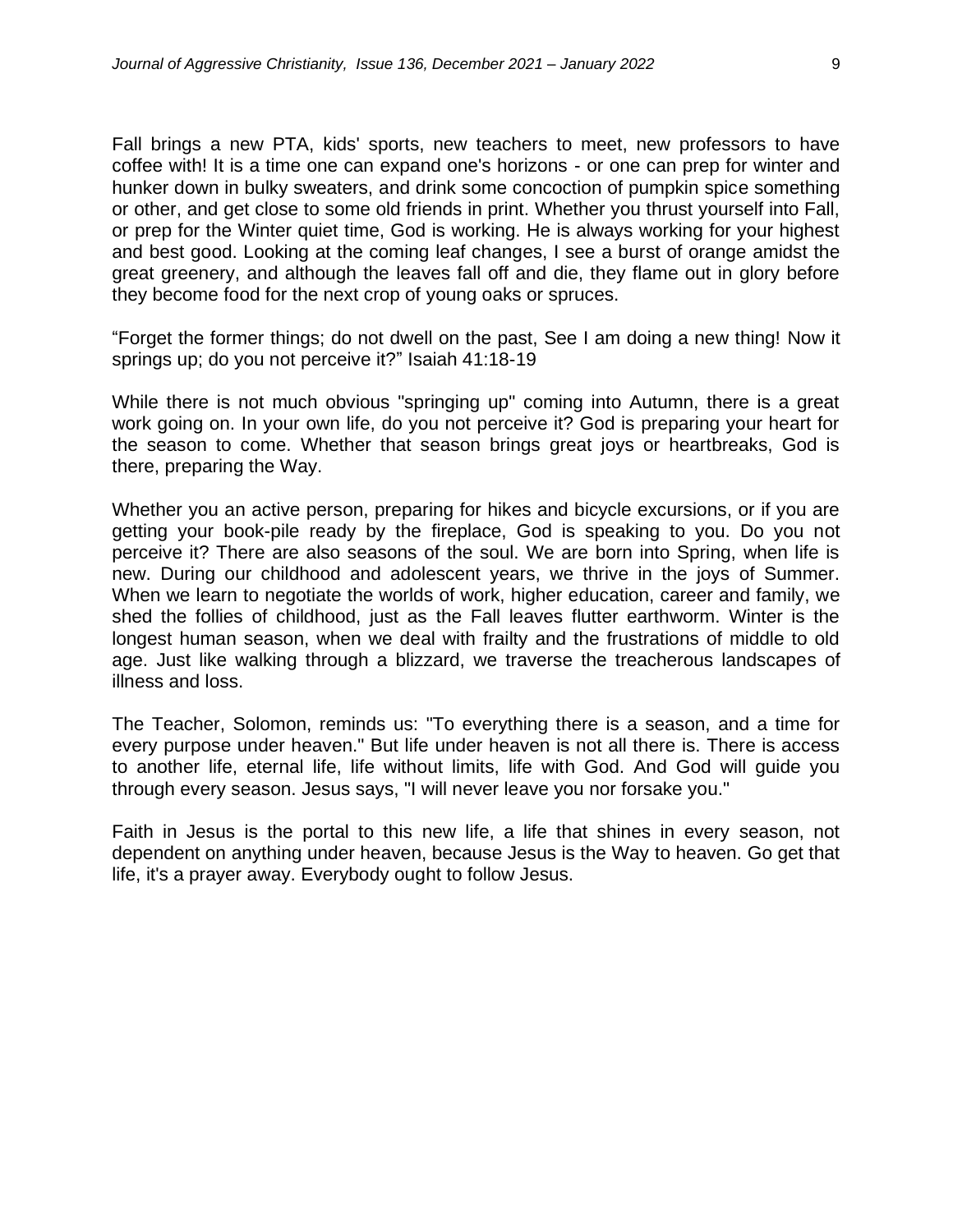## **My Story**

#### Captain Manikya Mera

Growing up in a Christian home is wonderful, but your views are shaped by the world around you. My family, school, and friends were all a big part of my upbringing, but it wasn't until I was in adolescence that I started to think about 'Life.' For instance, why should one live? What is the purpose of life? What makes the world different from the one described in the gospels? What is the point of my existence?

In my search for solutions, these questions remained, and my attempts to find a solution continued. Many things were taught to me through my life experiences, but when I studied the Bible and discovered that humans are created in God's image and have a mission that defines them and empowers those around them in an imperfect world filled with so much pain and injustice. Then I realised that everything is possible when you work with the creator. But is it ever feasible to connect with a creator who cannot be seen? Then I discovered some intriguing verses in the bible such as "I have formed you," "Seek me and you shall find," "Here I am knocking," and so on. When I realised that God's presence is all around me and that I don't have to travel anywhere to find Him. My heart pushed me to pray, asking for forgiveness of my misdeeds and seeking his mercy for my life.

Then the adventure started, during which God partnered with me in many incredible ways that I could never have imagined. The story of God's incarnation in Jesus showed me how to live a good life. He demonstrated it by living it and teaching it. Healing and wholeness, as well as knowledge of God's presence and power in our lives right now, are key to good life. His is a world free of suffering and evil, where justice, peace, joy, and community reign supreme. There are still moments when I feel powerless and unable to make a difference, especially when things don't go my way, but God's continual presence awakens my thoughts and brings me back to His way of life. I don't know where you are in your path, but all I ask is that you remember that there is a way to find "The Truth" that will set you free. 'The New Life' will change the way you view at the world.

My hope is that you, like me, will be able to find Jesus. My prayer is that you will be able to listen to Jesus and accept your flaws, which can be overcome by trust in him. Let me share a prayer with you:

Lord Jesus, I confess my sins and ask for your forgiveness. Please come into my heart as my Lord and Saviour. Take complete control of my life and help me to walk in Your footsteps daily by the power of the Holy Spirit. Thank you, Lord, for saving me and for answering my prayer.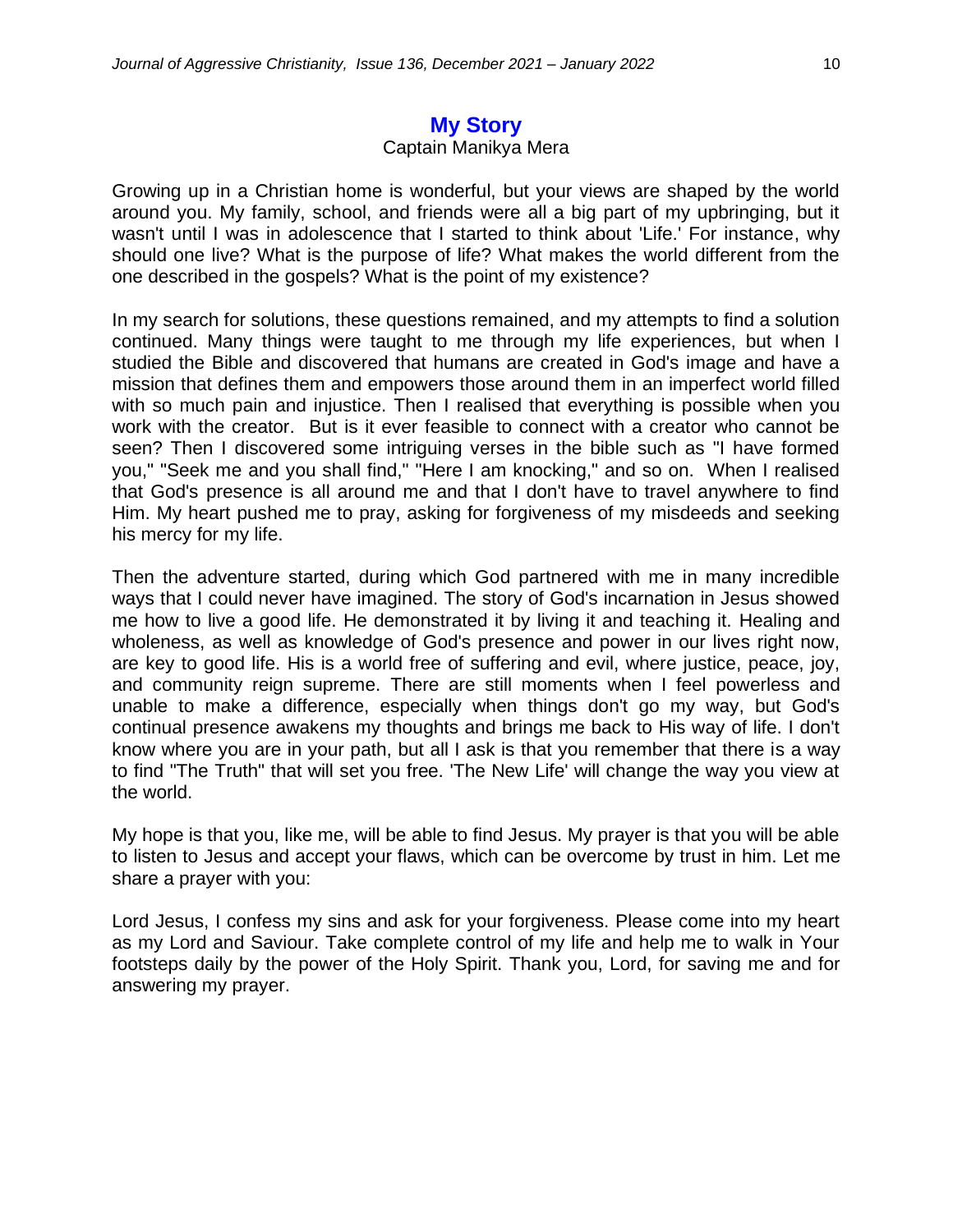# **A Friend You Have** Abisola Onatoye

Walking into the grocery store a while back, I felt it in my spirit to look back and talk to a young man sitting on the floor outside. We conversed and I found out he believes that God doesn't exist because He took away his grandma. I was so sad to hear about his loss, especially after he explained how close they were and how she was a Christian and he prayed to God to let her live.

If there is one thing I know for sure, it is that God knows this young man by name, knows his story and He loves him deeply: "I knew you before I formed you in your mother's womb. Before you were born I set you apart and appointed you as my prophet to the nations" (Jeremiah 1:5).

Look friend, God has our best interest at heart! "All things work together for good to them that love God" (Romans 8:28). I also believe that Jesus came to earth and saw all the hardships existing and he is interceding for us, because He knows how we feel as humans: "For we do not have a high priest who is unable to sympathize and understand our weaknesses and temptations, but one who has been tempted, yet he did not sin" (Hebrews 4:15).

I was able to share with the young man about my journey of faith and some of the difficulties I have experienced. I have heard stories of miracle babies and well as God waking up dead people, we have that in the Bible and also real-life stories of such in this present day, so I know it's not impossible for God to do. It's okay to look up to Him to do this for us, but God is more than miracles! He is way more than that: He is a very loving father and friend, ever present help in times of need (see Psalm 46:1).

I know that as Christian and non-Christian, we all go through our own fair share of life and struggles. But here is the difference, as a child of God, your camp is filled with so much love. The kind of support you need daily to get through life, knowing there is an ever-present friend with you who has your back. This friend is full of so much wisdom to help your navigate life, full of so much peace and joy to keep away depression and he is there through the dark and good times.

Would you rather do life alone? Or have a friend who has loved you before you were born, one who knows your weaknesses but loves you regardless? A friend whose friendship doesn't end at death, but has life eternal?

Just as God prompted me to speak with the young man at the grocery store because God sees him and cares about him, He cares for YOU also and I would like you to welcome Him into your life.

Love from your friends, Abisola & Jesus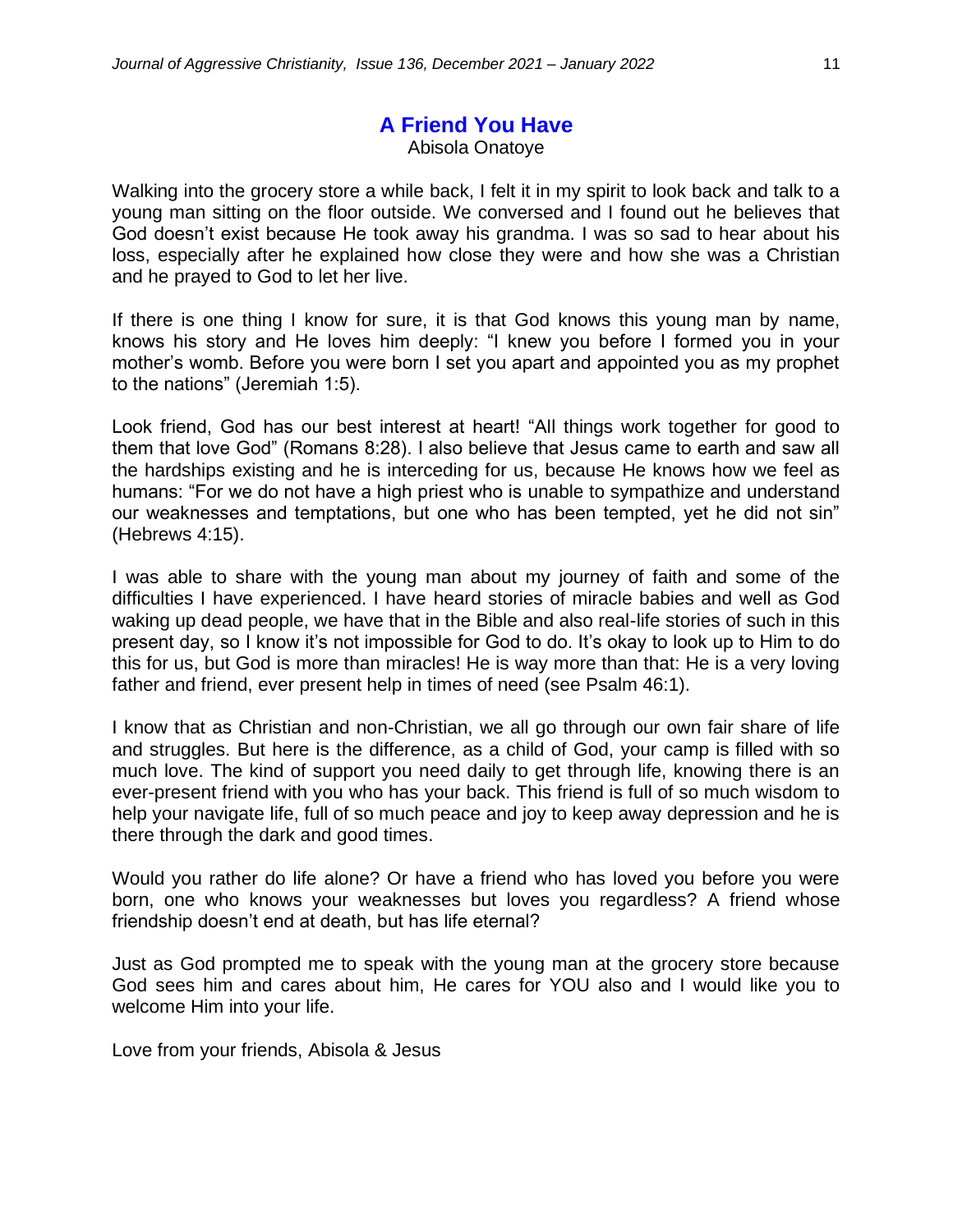# **Experiencing Salvation**

Captain Kevin Elsasser

Bible tells us that humanity is important to God because we were made in His image and for relationship with our Creator. This is Genesis 1:26 (CEV): God said, "Now we will make humans, and they will be like us. We will let them rule the fish, the birds, and all other living creatures."

Here we see that we have been created in God's image with the purpose of caring for creation. God instructs the first humans regarding the 'tree of the knowledge of good and evil': "You are not to eat from it, because on the day that you eat from it, it will become certain that you will die" (Genesis 2:17 CEV). On the day they disregarded God's instructions, their perfect relationship with God was broken.

Since God is holy, He made a way to bring humanity back into fellowship – Jesus! Look at the extremes to which Jesus went – His love drove Him all the way to the cross (where He died for our sins). The cross is the bridge between the holy God and sinful people. You? Me? Sinful? How about one or more of these: Have you ever been, "jealous, angry, and selfish" (Galatians 5:20 CEV).

Romans 5:8 (CEV) reads, "But God showed how much He loved us by having Christ die for us, even though we were sinful." Jesus' death on the cross makes it possible for us to enter into relationship with God. How does this happen? It comes though repentance and faith. Paul said, "If you declare with your mouth, "Jesus is Lord," and believe in your heart that God raised him from the dead, you will be saved. For it is with your heart that you believe and are justified, and it is with your mouth that you profess your faith and are saved." (Romans 10:9-10)

As Jesus summed it up, "Repent and believe the good news!" (Mark 1:15). We can surrender to His will for our whole life. Here is a prayer that many have used to begin a relationship with Jesus (from 'The Navigators'):

#### *Dear Jesus,*

*I know that I am a sinner and that I need You to forgive me. I know that You died a painful death so that my sins could be washed clean. Thank you. I want to make You the Lord of my life, and I will trust and follow You. Everything I have is Yours now. In Your name, Lord. Amen.*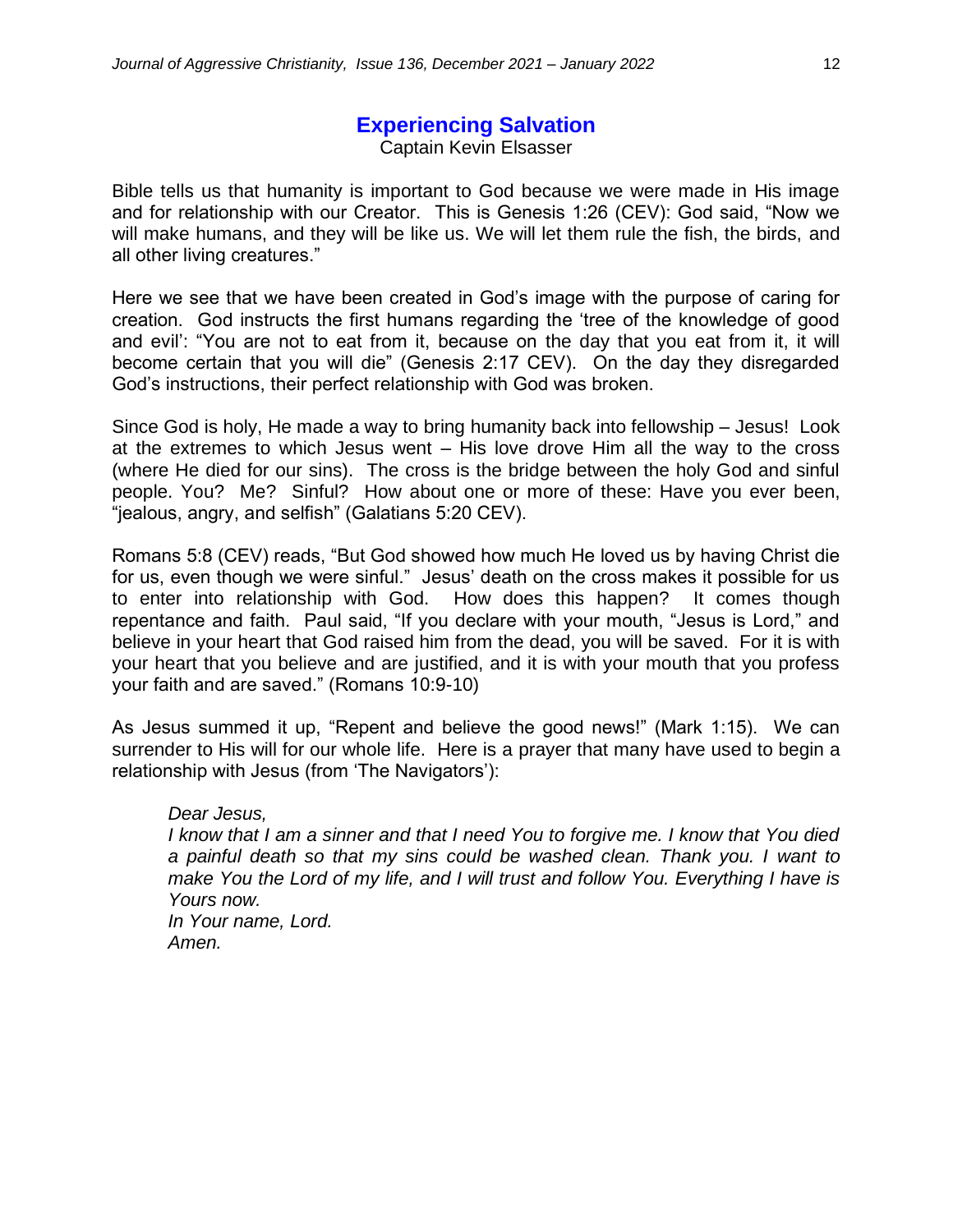Kathy Allan

I could tell you that God, Jesus, and Holy Spirit are real, and have always been with you. I know that in this age of "No thanks, I'm good", I run the willing risk that you will stop reading now, but I have hope that you may boldly go.

I could mention that names are mere place holders, and that The Light of the World could just as easily be called Revealer of Truth, Giver of Grace, or Hope of the Hopeless. I'm optimistic you identify with Higher Power because you've seen a sunset or two, or heard bird song, or felt cool grass, and opened up to awe even just a bit.

I could hazard a guess that somewhere along the line in your very own life you've encountered even a bit of love, acceptance, a feeling of being safely held, looked at with kind eyes. If you have, you already know Him/Her/They/God.

I could quote the Bible. It might be helpful and may land in a good place in your heart, as it has for me. All the Bible does is show our need for two things: help, and a Helper, aka Jesus, his given human name. We all know that sooner or later we need it.

I could sing you a song about the Trinity I adore, for there are three somehow, in the Oneness of Their Mystery. Sometimes though, my voice fails when I'm overtaken by their goodness, a glorious thing.

I could tell you how I have come to trust and lean on The Big 3, another name I often call them. Yes, yes, yes, I have because life is hard. I am a hard way learner, who knows the vitality of trust in Trustworthy, and of leaning on Strength to survive the inevitable "what's going to happen next?"

I could tell you of all the too-crazy-to-be-true 'coincidences' that have led me to this very moment. One literally came in the mail today – an eye popping moment of striking spiritual serendipity. I gasped and I knew!

I could testify about the goodness, love, and power of forgiveness that have flowed all over my past shame, anger, doubts and regrets, and left me with a strangely soft peace I know isn't mine.

I could invite you, and I have, and I do; please, just one look.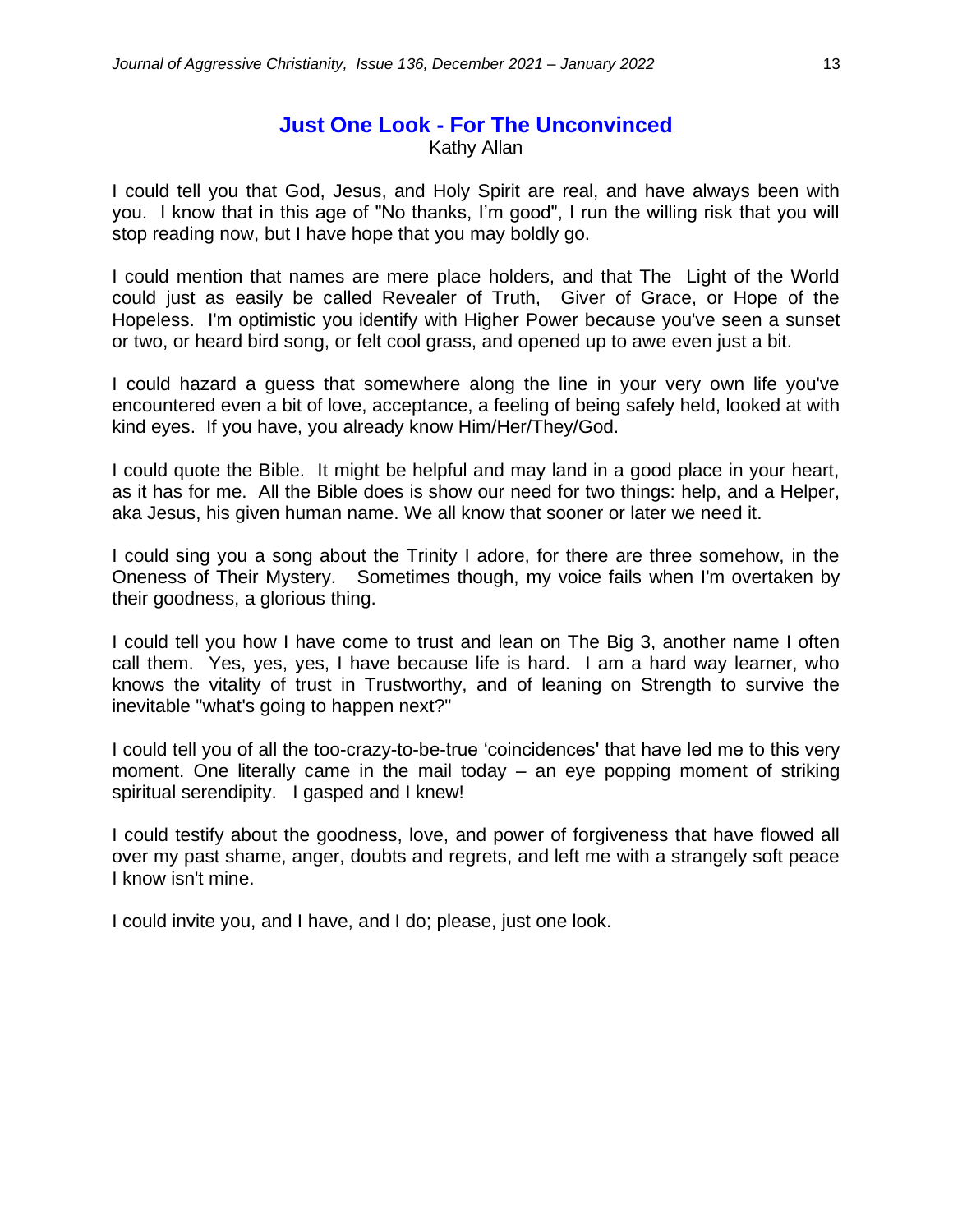# **Salvation For You Today**

Lieutenant Tabitha Swires

I'll never ever forget that moment. Face pressed to the carpet, loud blaring music in the background, a pile of used up tissues surrounding my head. I felt I couldn't move, physically, mentally, emotionally… mostly physically I was pressed. I never knew the presence of God could manifest in a physical way. Especially not for someone like me. Yet there I was pressed to an old church carpet… knowing that something was happening to me inside and I would never be the same.

Just days before I was pressed to a different carpet. The carpet of my bedroom floor after another keg party. I was in a lot of pain. I wrote my prayers out to God. I wasn't even sure if I was allowed to talk to Him while under the influence, but I was just that low and desperate. There was this grace we call prevenient grace. This grace precedes any sort of relationship you may or may not have and want or may not want. The grace of God exists in every space and place for you and for me no matter your stance on faith. This grace was there for me as I was pressed to the church carpet by the power of God the night I finally surrendered. From that place I could begin the process of working it all out.

After almost an entire decade of drugs, alcohol, running, and living the double masked life of a pastor's kid on Wednesday nights and Sunday mornings. I was underserving, deeply ashamed, and definitely convicted. By His grace alone He saw me. By His grace alone He helped me understand I was justified. By His grace alone He was calling me for me. He didn't need me. He wanted me. That's the Gospel. God knew what I needed before I ever wanted it and poured out His grace through the cross. He knew life with Him pressed to a church carpet would be better than all the places and spaces I'd been pressed before. I knew it too. I said yes again. That night was like a Holy Ghost shake down. Lies, mistakes, sin, darkness, regret, pain, anger… all being shaken out of me as His love just washed me wave after wave changing my heart and thoughts towards me and Him.

Today I stand holy… sanctified…by this grace alone. What about you? Are you feeling pressed by your surroundings? Does the world seem loud and dark? Are you lonely? Lost? Anxious? This is your grace moment today.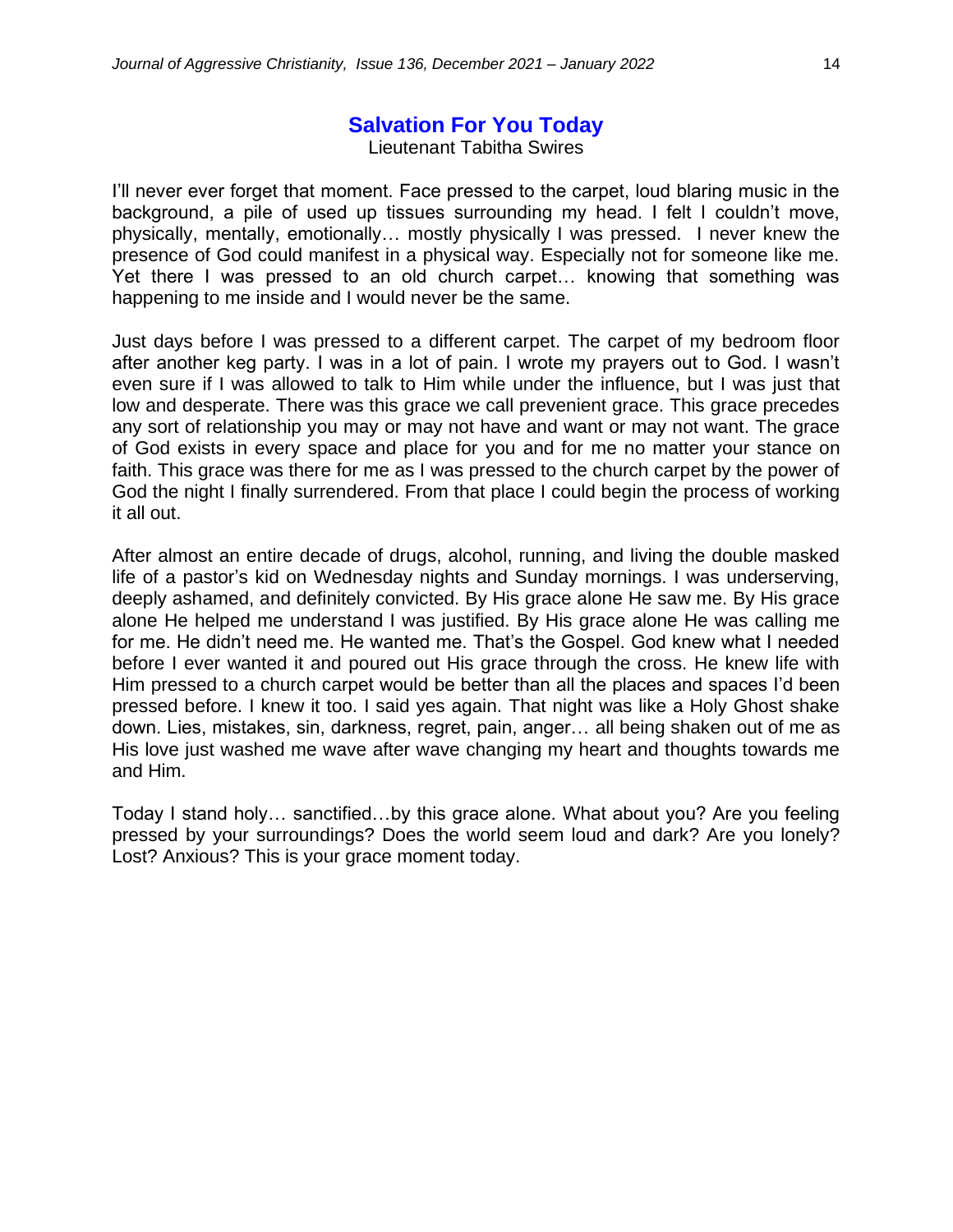# **Recruiting**

#### Major Stephen Court

We have all messed up in various ways; we have all fallen short of the target; we have all disobeyed God. We have all sinned.

Our sins separate us from God and from the abundant life for which He created us.

The Lord Jesus Christ - God in the flesh - came down to earth, lived a perfect life, suffered the consequences we all, by our sinning, deserve, dying on the Cross for our sins. But He came back to life again, conquering sin and death, defeating the devil, ascending to heaven, interceding for us right now, and planning to come back again.

He says to each of us, "Come, follow Me." This is both the most spectacular invitation in the history of the world and the most elementary command, coming as it does, from the Creator of the Universe. And our response to this invitation / command will determine our destiny.

Rejection in any form - choosing to continue in our own direction - will lead us to our own destination, hell. Acceptance will bring forgiveness, regeneration, hope, purpose, love, acceptance, and eternal life in heaven.

How do we obey that command? Jesus clarifies, "Repent and believe." That is, change our minds and our direction, turning from our sins, and trusting and relying on Him.

What does it look like to accept His invitation into His life? It is an amazing adventure in the supernatural as we die to ourselves and our petty little issues and, filled with His Holy Spirit, engage in His mission that runs through the agony of the world.

We are looking to win the world for Jesus.

Interested?

Here's a prayer you can pray:

*Lord, thank You for loving me, for pursuing me, for dying for me, for... (fill in things you are thankful for);* 

*Sorry for ignoring You, for disobeying You, for rebelling against You... (fill in things you are sorry for and renounce them);*

*Please forgive me, please sort out my life, please accompany me through life all the way to heaven, please fill me with Your Holy Spirit... I accept Your invitation to come follow You!* 

*I pray in Your holy name, Lord Jesus. Amen.*